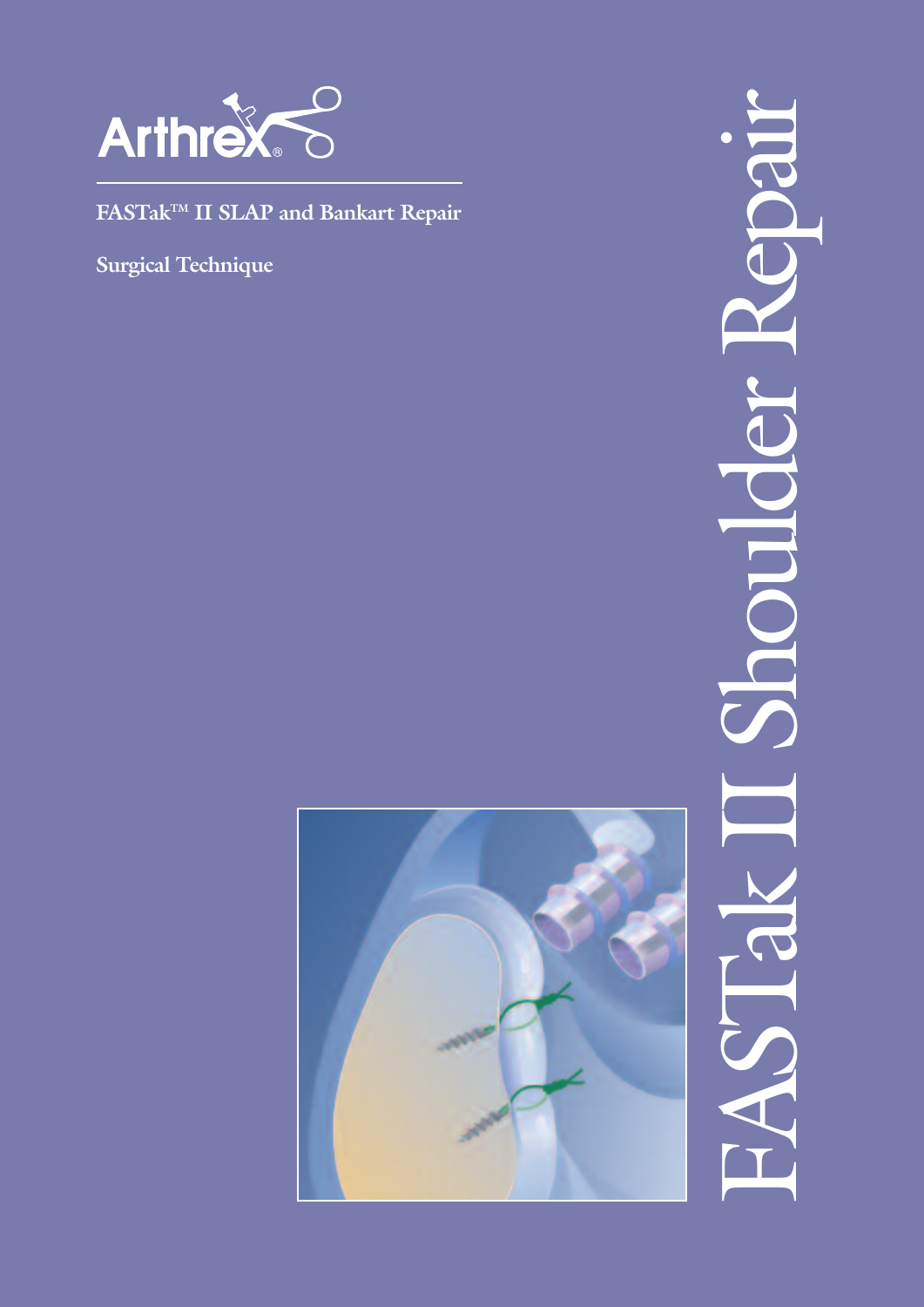

P<sub>atient</sub> positioning in the lateral decubitus position

may be carried out with the use of the 3-Point Shoulder Distraction System and STaR Sleeve. Alternatively, the beach chair position may be used with the Beach Chair Lateral Traction Device. The surgeon may vary adjustments of angulation to provide axial and lateral traction of the arm to improve access to the glenohumeral joint and subacromial space. Both systems distract the humeral head laterally away from the glenoid face which, in turn, greatly facilitates visualization of the glenohumeral ligament labral complex.

Use of the Continuous Wave II Arthroscopy Pump, connected to an arthroscope sheath, results in reliable joint distention and hemostasis without excessive fluid extravasation or the need for a separate portal for fluid inflow. Visualization is maximized by regulating and maintaining the fluid inflow pressure.

A 30° arthroscope inserted into the posterior aspect of the glenohumeral joint provides initial visualization of the labral complex.



A sliding knot with subsequent locking half hitches is preferred in the majority of situations where suture freely slides through the anchor eyelet. Otherwise, simple alternating half hitches placed with the 6th Finger Knot Pusher, Single-Hole Knot Pusher or 2-Hole Knot Pusher are performed.



Anterior cannulas are placed by an Inside/Out or Outside/In technique. Using a Wissinger Rod or Switching Stick, the cannulated Reusable Obturator may then be passed over the rod tip to dilate the portal. A Twist-In or Instrument Cannula attached to the obturator is then passed over the Wissinger Rod or Switching Stick to ensure controlled atraumatic placement in the glenohumeral joint. For Bankart and SLAP repair the anterior inferior portal should enter the joint just above the superior margin of the subscapularis tendon and the anterior superior cannula should be directly anterior to the biceps tendon.



Alternative suture passing option: Both suture limbs are passed from the working cannula to the accessory cannula with a Crochet Hook or Suture Retriever. The BirdBeak is passed down the working cannula. The tip of the BirdBeak is pushed through the tissue and the jaws are opened to retrieve one suture limb.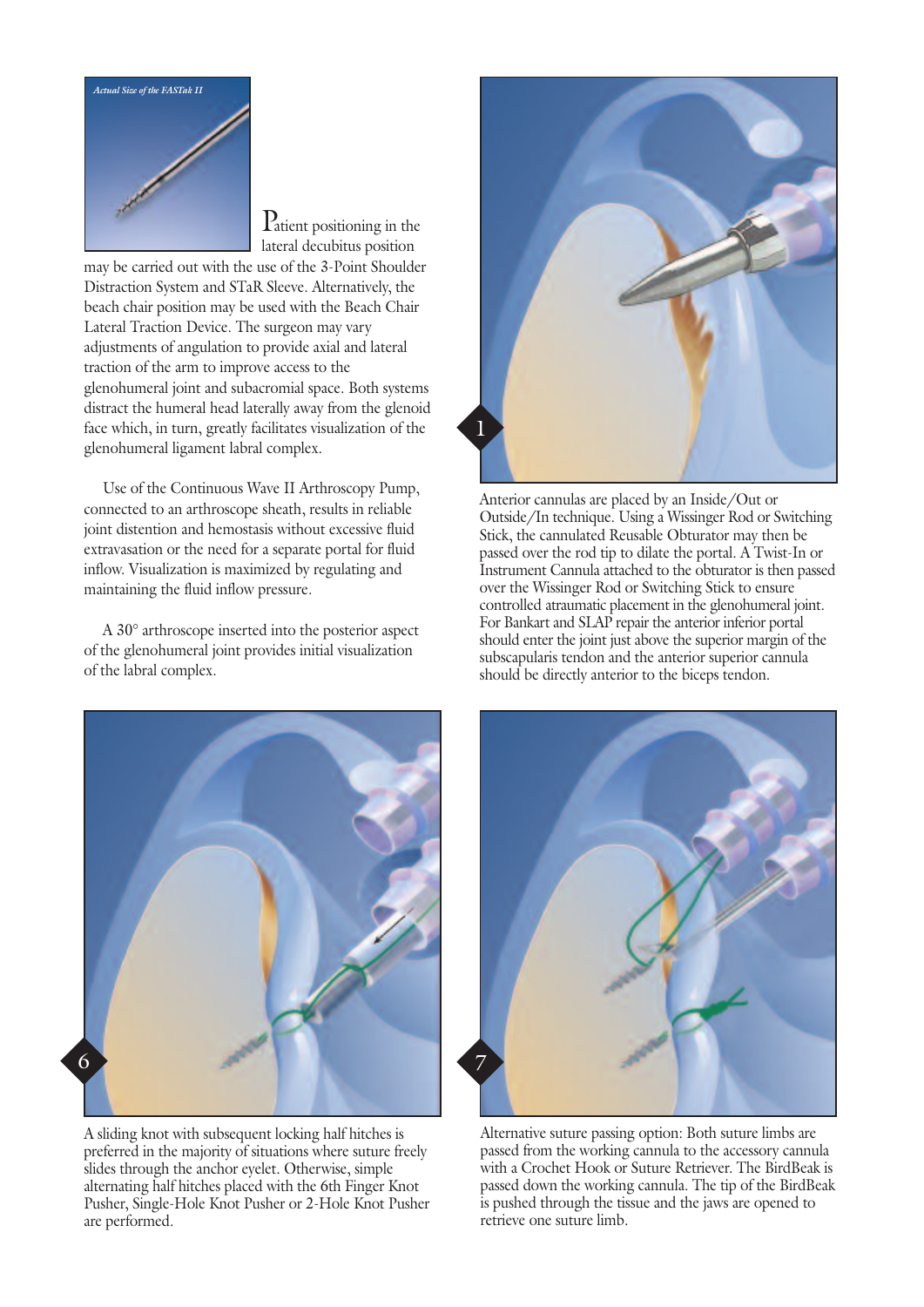

The Cannulated FASTak Guide is placed through the inferior cannula with the wide dovetail tip positioned on the glenoid rim. The FASTak II implant is advanced through the guide until the laser line is flush to the bone surface assuring the implant will be countersunk 2 mm in bone.



One limb of the suture is retrieved through an accessory portal with a Crochet Hook or Suture Retriever. The other suture limb remains in the working portal.



Following knot tying, a probe is inserted to verify firm apposition of the soft tissue to bone for the entire length of the repair. If additional stability is required, other FASTaks may be inserted as necessary in order to stabilize the repair.



To repair SLAP lesions, percutaneous placement of the FASTak II Spear and FASTak II Suture Anchor into the superior glenoid may be performed to minimize incision into surrounding soft tissue.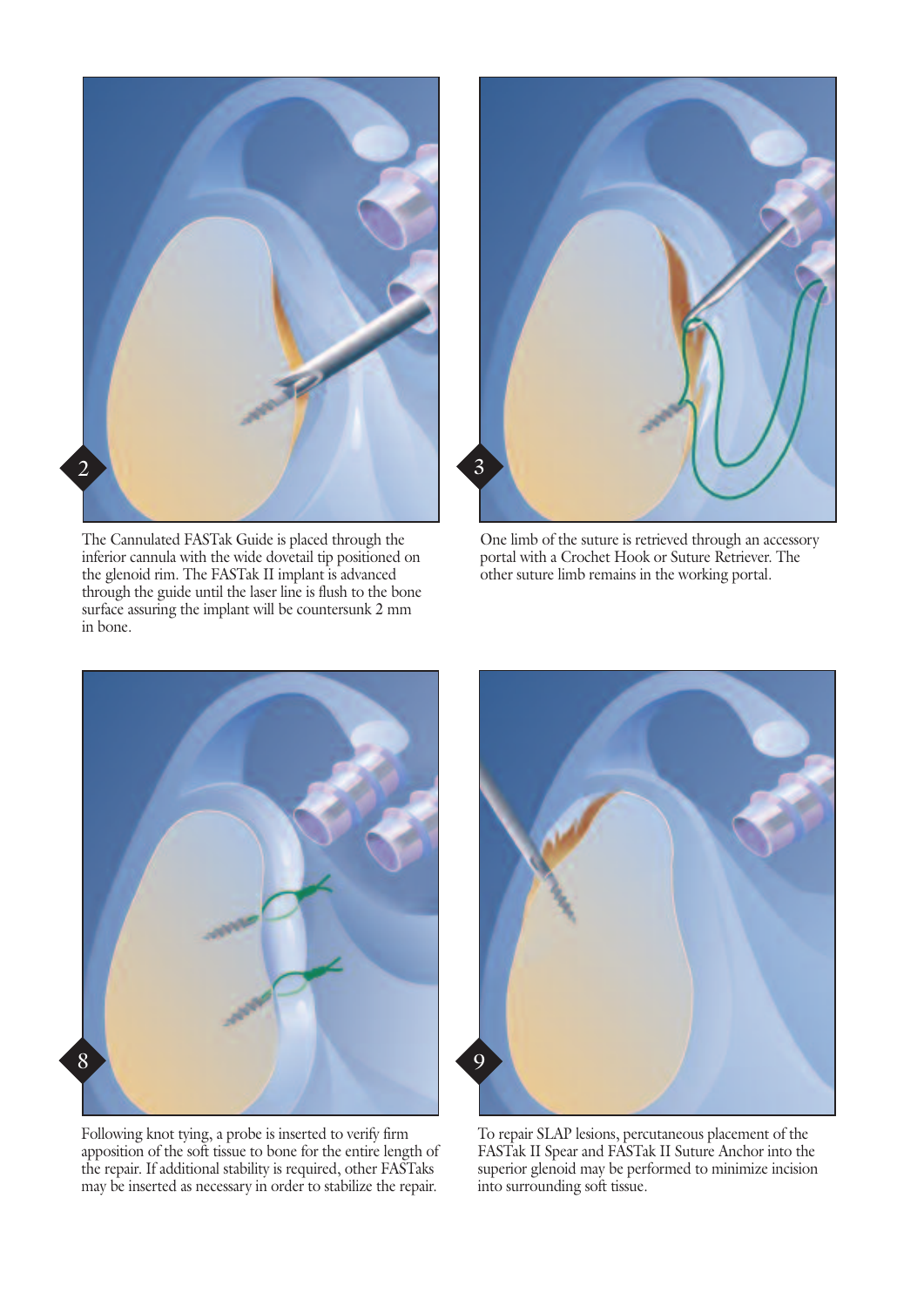

The sharp tip of the SutureLasso is passed through labral tissue below the FASTak II Suture Anchor. A varied amount of tissue can be incorporated in the stitch depending on the laxity or degree of plication required. The shuttle loop is pushed through the SutureLasso tip and is retrieved out of the superior portal with a Crochet Hook or Suture Retriever. While holding the shuttle loop, the handle of the SutureLasso is removed from the working portal.



With the SutureLasso shuttle loop outside the accessory cannula, the suture limb from the anchor is placed in the loop. Grab the two shuttle tails outside the working cannula and pull so that the shuttle loop holding the anchor suture limb is passed down the accessory cannula, through the tissue, and back out the working cannula.



A BirdBeak or SutureLasso passed in the same percutaneous path as the anchor is used to pass suture through the superior labrum. Sutures are retrieved and tied out the anterior superior cannula.



Using the FASTak Spear, percutaneous portals can be utilized to place FASTaks. The 5 o'clock percutaneous portal is then used to access the inferior glenoid. The FASTak II anchor can be inserted through the small diameter Spear without the use of large cannulas.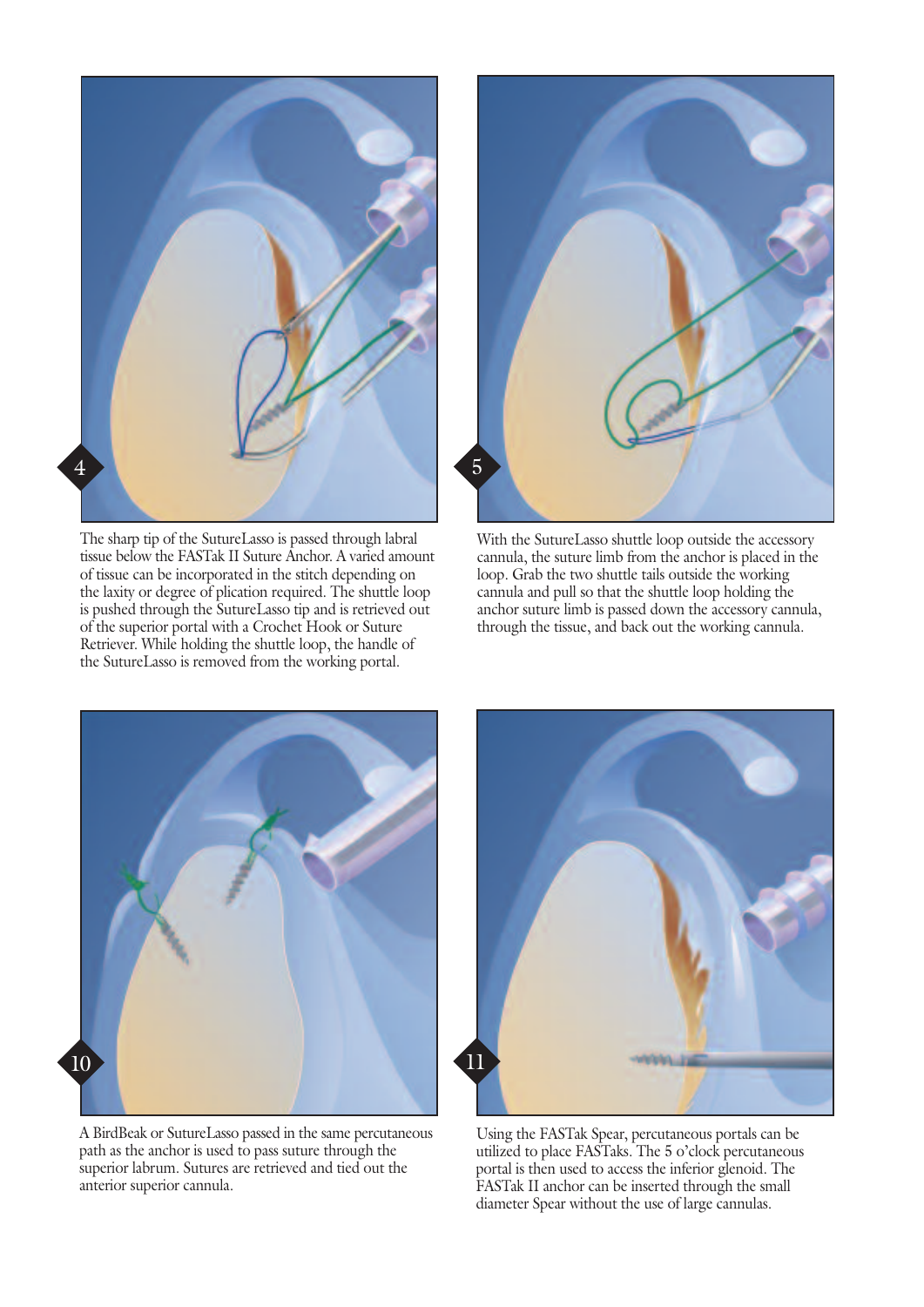| <b>Ordering Information</b>                                                                                                                         |                       |
|-----------------------------------------------------------------------------------------------------------------------------------------------------|-----------------------|
| <b>FASTak II Implants:</b><br>FASTak II Suture Anchor w/Handle and #2 FiberWire, 2.8 mm x 11.7 mm                                                   | AR-1324HF             |
| FASTak II Suture Anchor, 2.8 mm x 11.0 mm w/cannulated inserter<br>and braided suture                                                               | AR-1324SF             |
| <b>FASTak II Disposables:</b>                                                                                                                       |                       |
| 6th Finger Knot Pusher                                                                                                                              | AR-1930S              |
| Banana SutureLasso                                                                                                                                  | AR-4065B              |
| SutureLasso <sup>™</sup> , Crecent                                                                                                                  | AR-4068C              |
| SutureLasso <sup>™</sup> SD Wire Loop, qty. 5                                                                                                       | AR-4068-05SD          |
|                                                                                                                                                     | AR-4068-25TL          |
| SutureLasso <sup>TM</sup> , 25° Tight Curve left<br>SutureLasso <sup>TM</sup> , 25° Tight Curve right<br>SutureLasso <sup>TM</sup> , 45° Curve left | AR-4068-25TR          |
|                                                                                                                                                     | AR-4068-45L           |
| SutureLasso <sup>™</sup> , 45° Curve right                                                                                                          | AR-4068-45R           |
| SutureLasso <sup>™</sup> , 90°                                                                                                                      | AR-4068-90<br>AR-6530 |
| Twist-In Cannula, 8.5 mm x 7.0 cm<br>Twist-In Cannula, 6.0 mm x 7.0 cm                                                                              | AR-6535               |
| Twist-In Cannula, 8.5 mm x 9.0 cm                                                                                                                   | AR-6540               |
| Twist-In Cannula, 6.0 mm x 9.0 cm                                                                                                                   | AR-6545               |
| Crystal Cannula, 5.75 mm x 7.0 cm                                                                                                                   | AR-6560               |
| Crystal Cannula Smooth, 5.75 mm x 7.0 cm                                                                                                            | AR-6562               |
| All implants & disposables are single use and individual sterile packed.                                                                            |                       |
| <b>FASTak II Instrumentation:</b>                                                                                                                   |                       |
| FASTak II Spear, with Trocar                                                                                                                        | AR-1949               |
| Cannulated FASTak II Guide, 2.8 mm                                                                                                                  | AR-1317               |
| <b>Shoulder Instruments:</b>                                                                                                                        |                       |
| CrabClaw Knot Pusher/Suture Retriever                                                                                                               | AR-12960              |
| <b>Bankart Viper Suture Passer</b>                                                                                                                  | AR-13905              |
| Shoulder Debridement Rasp                                                                                                                           | AR-1282               |
| Shoulder Tissue Elevator, 15°                                                                                                                       | AR-1342-15            |
| Shoulder Tissue Elevator, 30°                                                                                                                       | AR-1342-30<br>AR-1309 |
| <b>SLAP</b> Rasp<br>Glenoid Rasp                                                                                                                    | AR-1312               |
| Suture Retriever, 3.4 mm straight                                                                                                                   | AR-12540              |
| Crochet Hook                                                                                                                                        | AR-5008H              |
| Knot Pusher, closed end                                                                                                                             | AR-1305               |
| Keyless Chuck                                                                                                                                       | AR-1419               |
| Blunt Tip Obturator for FASTak II Spear                                                                                                             | AR-1949-02            |
| BirdBeak, 45° up tip                                                                                                                                | AR-11800              |
| BirdBeak, 22° up tip                                                                                                                                | AR-11890              |
| Extra Long Switching Stick                                                                                                                          | AR-3026               |
| Wissinger Rod, 4.0 mm O.D.                                                                                                                          | AR-3025               |
| Reusable Obturator for AR-6530 Twist-In Cannula                                                                                                     | AR-6531               |
| Reusable Obturator for AR-6540 Twist-In Cannula                                                                                                     | AR-6541               |
| Reusable Obturator for AR-6550 Twist-In Cannula                                                                                                     | AR-6549               |
| Suture Cutter, 3.4 mm, straight<br>Shoulder Repair Set Instrumentation Case                                                                         | AR-12250<br>AR-8402   |
| <b>Accessory Shoulder Instrumentation:</b>                                                                                                          |                       |
| Suture Retriever, straight, 3.4 mm, 15° up                                                                                                          | AR-12550              |
| Suture Retriever, 45° right                                                                                                                         | AR-12580              |
| Suture Retriever, 45° left                                                                                                                          | AR-12590              |
| Push/Pull Crochet Hook                                                                                                                              | AR-5009H              |
| Two-Hole Knot Pusher, 5.0 mm                                                                                                                        | AR-1315               |
| Suture Cutter, Ø 4.2 mm, Open Ended, Left Notch                                                                                                     | AR-11794L             |
| BirdBeak, straight, right 45° handle                                                                                                                | AR-11886              |
| BirdBeak, straight, left 45° handle                                                                                                                 | AR-11887              |
| BirdBeak Evolution, 45° up tip                                                                                                                      | AR-11800E             |
| BirdBeak Evolution, 22° up tip                                                                                                                      | AR-11890E             |
| BirdBeak Evolution, straight                                                                                                                        | AR-11880E             |
| U.S. PATENT NOS. 5,683,401; 5,951,559; 5,993,451; 5,690,677 and 6,074,403                                                                           |                       |